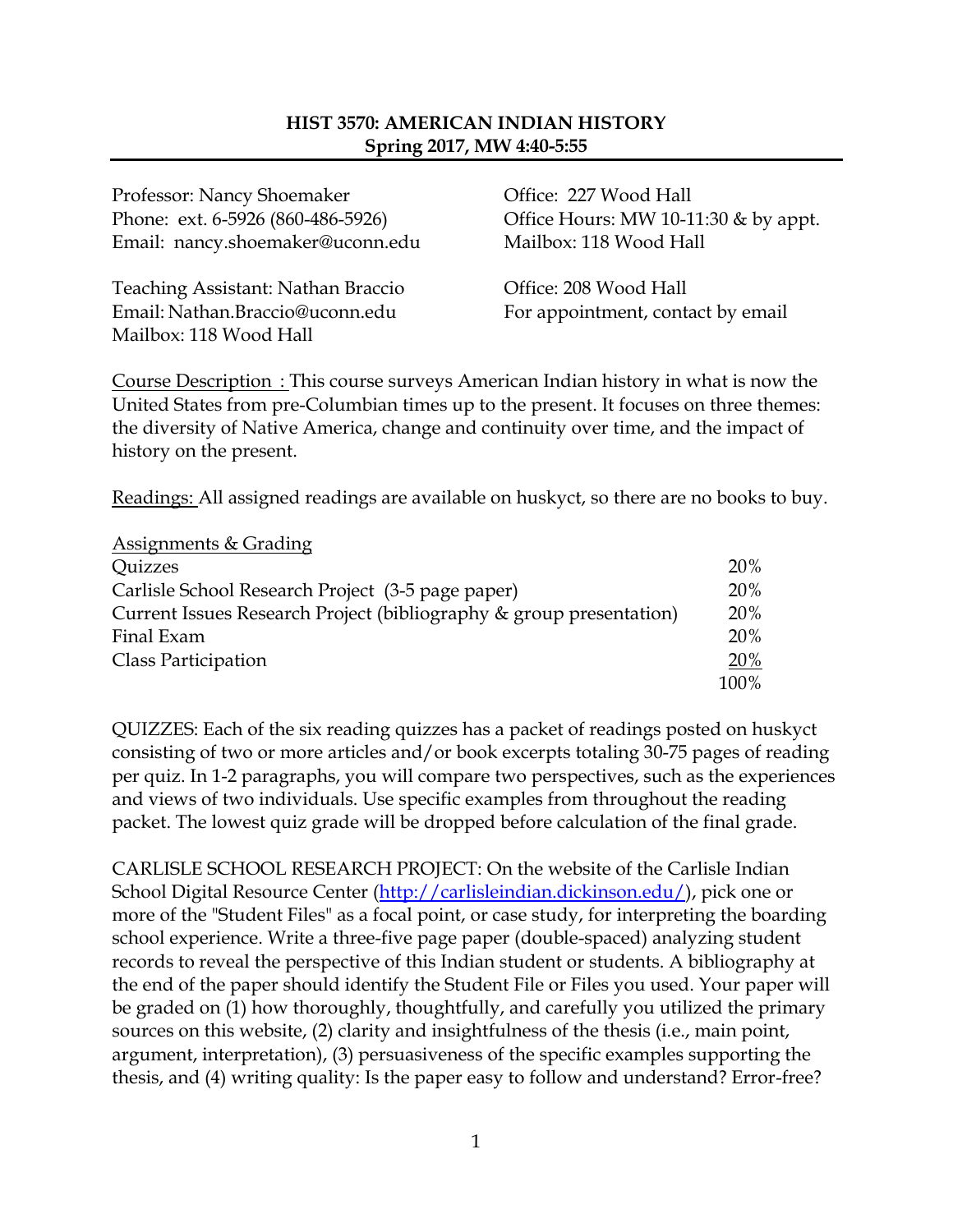CURRENT ISSUES RESEARCH PROJECT: Divided into six teams, students will research a current issues such as tribal sovereignty, the environment, economic development, casinos, federal acknowledgment, tribal membership, NAGPRA (Native American Graves Protection and Repatriation Act), sacred sites, or sports mascots.

The most important component of the research project is the quality and quantity of research each student conducts. Students will submit a bibliography listing at least six sources, consisting of at least one scholarly book, one scholarly journal article (such as in journal databases JSTOR or Project Muse), one newspaper article, and a tribal website. Your objective with the bibliography is to identify the most authoritative sources of information and not take information randomly from websites in which the identity, purpose, and credibility of the author are not transparent nor authoritative. Encyclopedias, such as wikipedia, and textbooks are NOT acceptable sources of information because that information derives from another source. Find the most reliable sources yourself and do not accept as true everything you read. An additional handout will provide further instructions and research tips.

The second component of the research project is a 15-20 minute team presentation with five minutes for questions from the audience. Time will be set aside in class for team meetings, and so you are not expected to meet outside of class to prepare the presentations. Every team member must have a speaking role in the presentation.

You will turn in your bibliography on the first day of the planning week. You will then resubmit it, with revisions or additions, on the final presentation day. The grade for the research project will be based on the substance, relevance, and accuracy of information you personally collected through your research, as evident on the bibliography and during team discussions; and the creative insights, thoughtful analysis, and level of participatory energy you bring to the team's planning and the presentation itself. Absences on planning days or a lack of engagement in or preparation for team discussions will have a major impact on this grade.

Your purpose in the presentation is to familiarize the rest of the class with the historical background of this current issue. As a team, develop a thesis (main point/argument) that strives to explain the historical factors behind a fundamental problem, contradiction, or disagreement that predominates in contemporary discussions of this issue. Note that you should not take sides in a debate by judging who is right and who is wrong, what is good or what is bad. Your purpose is to explain this issue and illuminate the multiple viewpoints Native people have expressed about this issue.

FINAL EXAM: The final exam, held in our regular classroom during our scheduled exam period, will consist of (1) three short-answer questions, and (2) an essay question, for which you will receive a list of possible questions on the last day of class. The exam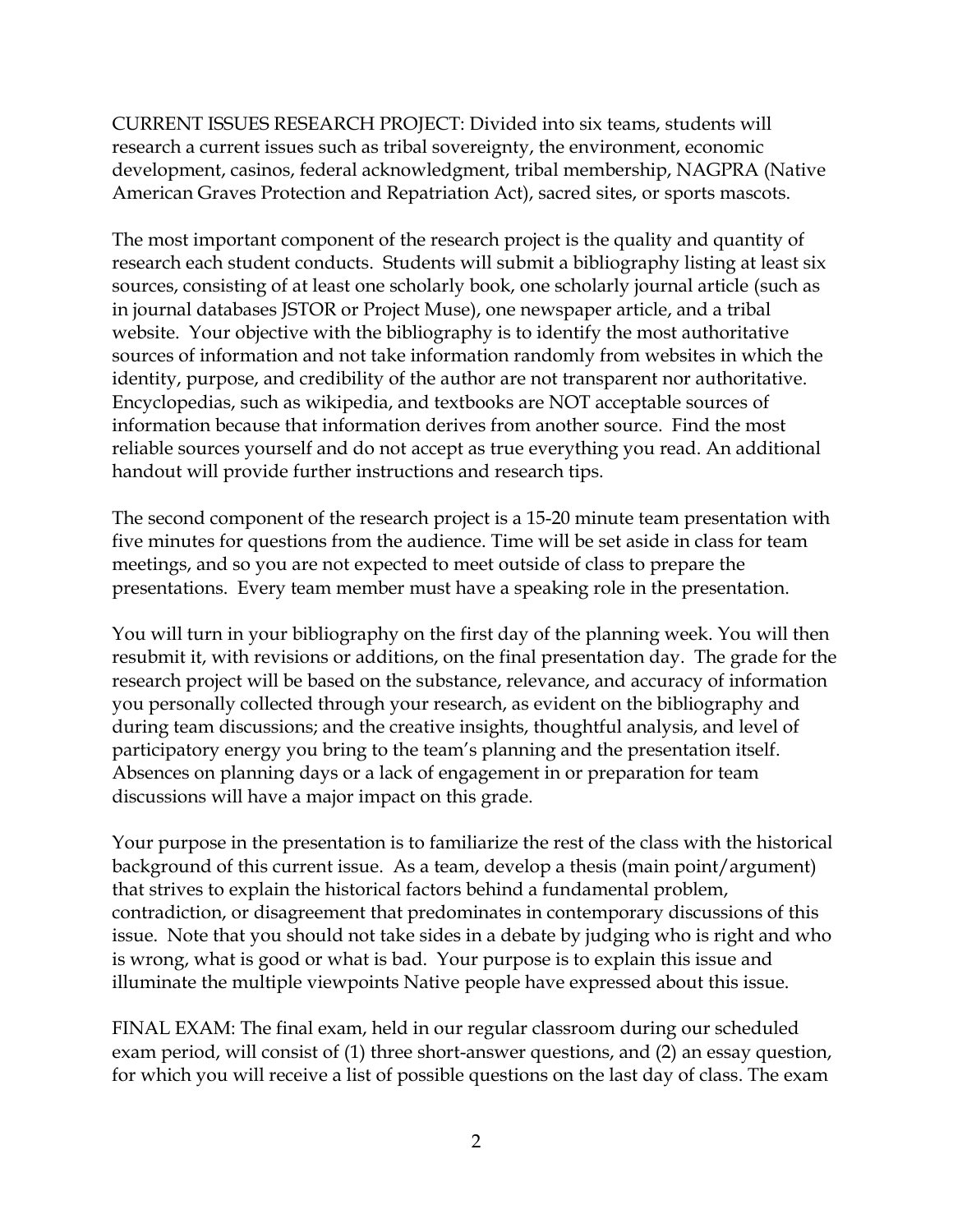covers material from lectures, readings, films, handouts, and student presentations from throughout the semester. I will bring blue books; you just bring pens or pencils.

CLASS PARTICIPATION: Your participation in planning for the Current Issues Research Project counts toward that grade. All other contributions to class discussion affect your class participation grade and are based on the quantity and quality of contributions and preparation for class. Absences, arriving late, and leaving early obviously affect your ability to participate. Use of phones or other electronic equipment without instructor permission, not giving full attention to classmates during the presentations, and walking in and out of the classroom during class are disruptive behaviors that will seriously impinge on calculation of the class participation grade.

# **Policies**

- Do not leave the classroom when in session unless it's an emergency. Even when we are work informally in groups, please do not leave the room since absences and interruptions interfere with other students' ability to complete tasks at hand.
- No use of electronic equipment in class, unless with explicit instructor permission. Please turn off cell phones before class starts.
- Do not submit assignments as email attachments unless with explicit instructor permission. Assignments that are to be graded must be turned in on paper.
- C means satisfactory completion of course requirements. B's are for good work (demonstrating special effort, insight, creativity, thoroughness, clarity, etc.). A's are rewards for outstanding work, above and beyond course expectations.
- To be fair to those students who turn their work in on time, late assignments will be marked down a notch: B to B-, C+ to C, for example); more if the assignment is past due by more than one week.
- All written assignments must be done independently. Academic dishonesty, whether cheating or plagiarism, is a serious offense and will result in automatic failure of the assignment and perhaps further penalty depending on the gravity of the situation. See the section on "Academic Integrity" in *The Student Code*.
- I can show your assignments (anonymously) to others as models unless you email me the first week of the semester that you do not wish your work shared.

# Class Schedule

Note: You are expected to know about changes to this schedule announced in class or posted on huskyct. If class is cancelled because of snow or some other emergency situation, you do have an assignment: watch the film *Bones of Contention*, which can be streamed through the UConn Libraries website. In any case (in good or bad weather), a 2-3 page (double-spaced) response to this film may be submitted on or before the last day of class for **extra credit**.

# **WK 1**

W 1/18 Introduction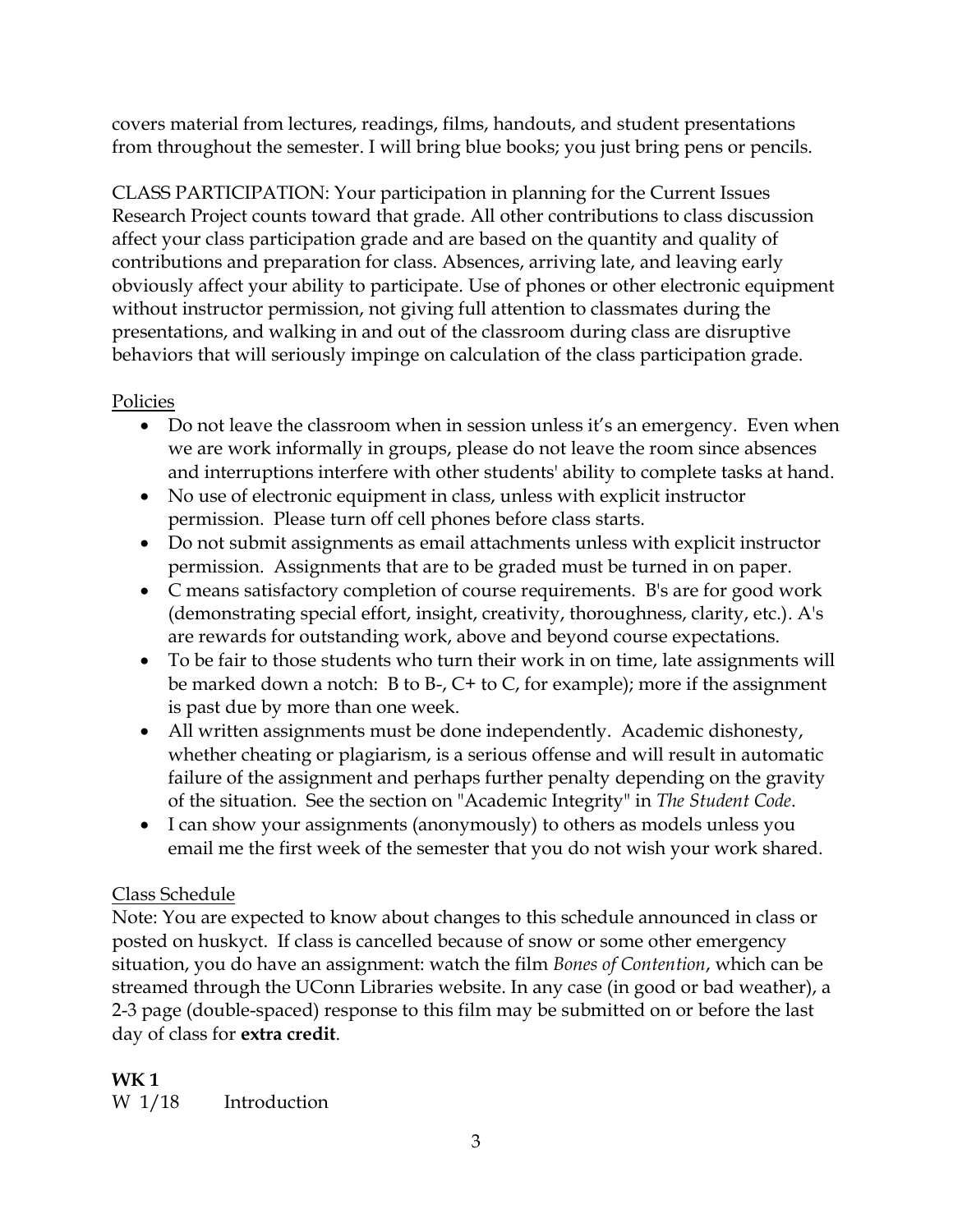### **WK 2**

| $M_1/23$<br>$W_1/25$                           | Origins<br>Pre-Columbian America: Moundbuilders, Ancient Pueblo Peoples, &<br>Iroquois (Haudenosaunee) Confederacy             |
|------------------------------------------------|--------------------------------------------------------------------------------------------------------------------------------|
| WK3<br>$M_1/30$<br>W <sub>2/1</sub>            | Exchange: Environments, People, Trade, Cultures<br>Exchange, cont'd.<br>QUIZ #1: Reading Packet #1 (Pocahontas vs. Squanto)    |
| WK <sub>4</sub><br>$M$ 2/6<br>W <sub>2/8</sub> | Pequot War & King Philip's War<br>Religion                                                                                     |
|                                                | QUIZ #2: Reading Packet #2 (Samson Occom vs. William Apess)                                                                    |
| WK <sub>5</sub>                                |                                                                                                                                |
| $M$ 2/13                                       | 1776: Before and After<br>QUIZ #3: Reading Packet #3 (Molly Brant vs. Joseph Brant)                                            |
| W 2/15                                         | Land & Treaties                                                                                                                |
| WK 6                                           |                                                                                                                                |
| $M$ 2/20                                       | Cherokee "Civilization" and Removal<br>QUIZ 4: Reading Packet #4 (Elias Boudinot vs. John Ross)                                |
| W 2/22                                         | From Fort Laramie to Wounded Knee                                                                                              |
| <b>WK7</b>                                     |                                                                                                                                |
| M 2/27                                         | FILM: Geronimo and the Apache Resistance                                                                                       |
| W $3/1$                                        | Prepping for Carlisle Indian School Paper<br>QUIZ #5: Reading Packet #5 (two scholars' views)                                  |
| <b>WK8</b>                                     |                                                                                                                                |
| $M\frac{3}{6}$                                 | Assimilation Era: Law & Land Allotment                                                                                         |
| W $3/8$                                        | Turn of the 20 <sup>th</sup> Century: Salvage Anthropology, World Fairs, Wild West<br>Shows, Tourism, Political Activism, etc. |
|                                                |                                                                                                                                |

# **SPRING BREAK**

# **WK 9**

| M 3/20 | <b>Assimilation Era: Boarding Schools</b>                          |
|--------|--------------------------------------------------------------------|
|        | DUE: Carlisle Indian School Paper                                  |
| W 3/22 | Looking Ahead to Current Issues Research Project (laptops allowed) |